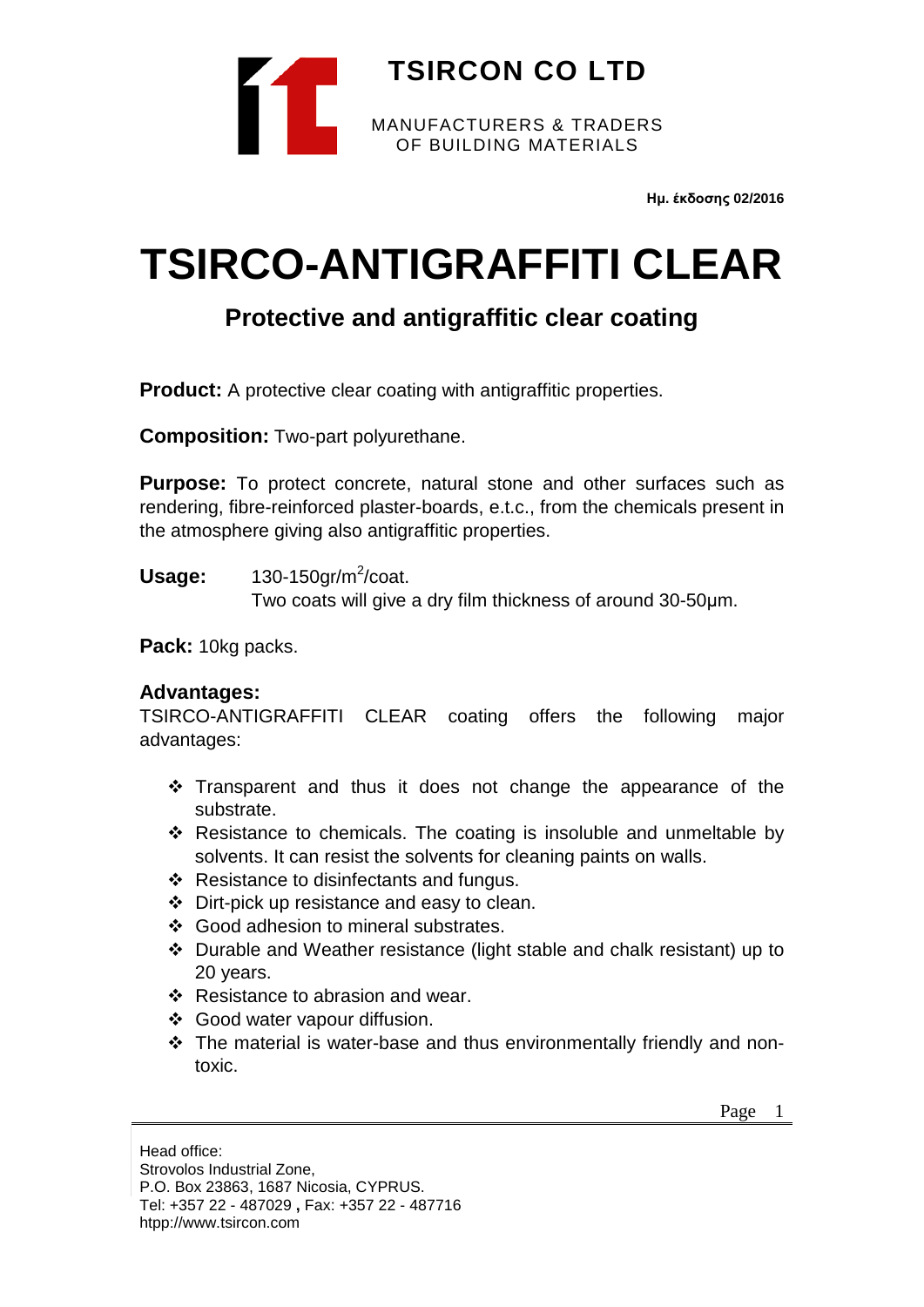

**Where to use:** TSIRCO-ANTIGRAFFITI CLEAR being resistant to solvents used in cleaning graffiti from walls, it is the ideal coating for public buildings such as Schools, Stadiums, Bridges, Hospitals, Clubs, or even Private house buildings. It can be used on already painted surfaces or to protect paintings or external walls. In such cases, trials have to be carried out to confirm the compatibility of the paint with TSIRCO-ANTIGRAFFITI CLEAR.

#### **How to use:**

#### **1. Preparation**

Surfaces, which are to be treated with TSIRCO-ANTIGRAFFITI CLEAR must be structurally sound, clean and free from loose materials and other contaminants such as oil, grease, dust. Maximum moisture content of the substrate should not be more than 3%.

#### **2. Priming**

If the surface to be treated is dense, such as fair-face concrete, then TSIRCO-ANTIGRAFFITI CLEAR PRIMER should be applied before the application of TSIRCO-ANTIGRAFFITI CLEAR. TSIRCO-ANTIGRAFFITI PRIMER is a three-part polyurethane, clear coating which is high penetrative. To mix the TSIRCO-ANTIGRAFFITI CLEAR PRIMER pour Component B slowly into Component A and mix well and then slowly add Component C. Mix well for at least 3 minutes preferably by using a mechanical stirrer. Apply the material using roller, brush or spray.

Coverage:  $0.1$ kg/m<sup>2</sup>

### **3. Mixing and Application of Coating**

The mixing of TSIRCO-ANTIGRAFFITI CLEAR coating is similar to that of the primer. The material consists of two parts, Component A, & B . Pour the content of Component B into the can containing Component A and mix thoroughly by using a mechanical stirrer until the material obtains a uniform consistency. Apply TSIRCO-ANTIGRAFFITI CLEAR coating to the prepared surface 24-48 hours after the application of the primer. The application is done by roller, brush or spray.

**Cleaning:** All tools must be cleaned with water immediately after use. If material hardens before cleaning, then use TSIRCO-PU SOLVENT.

Page 2